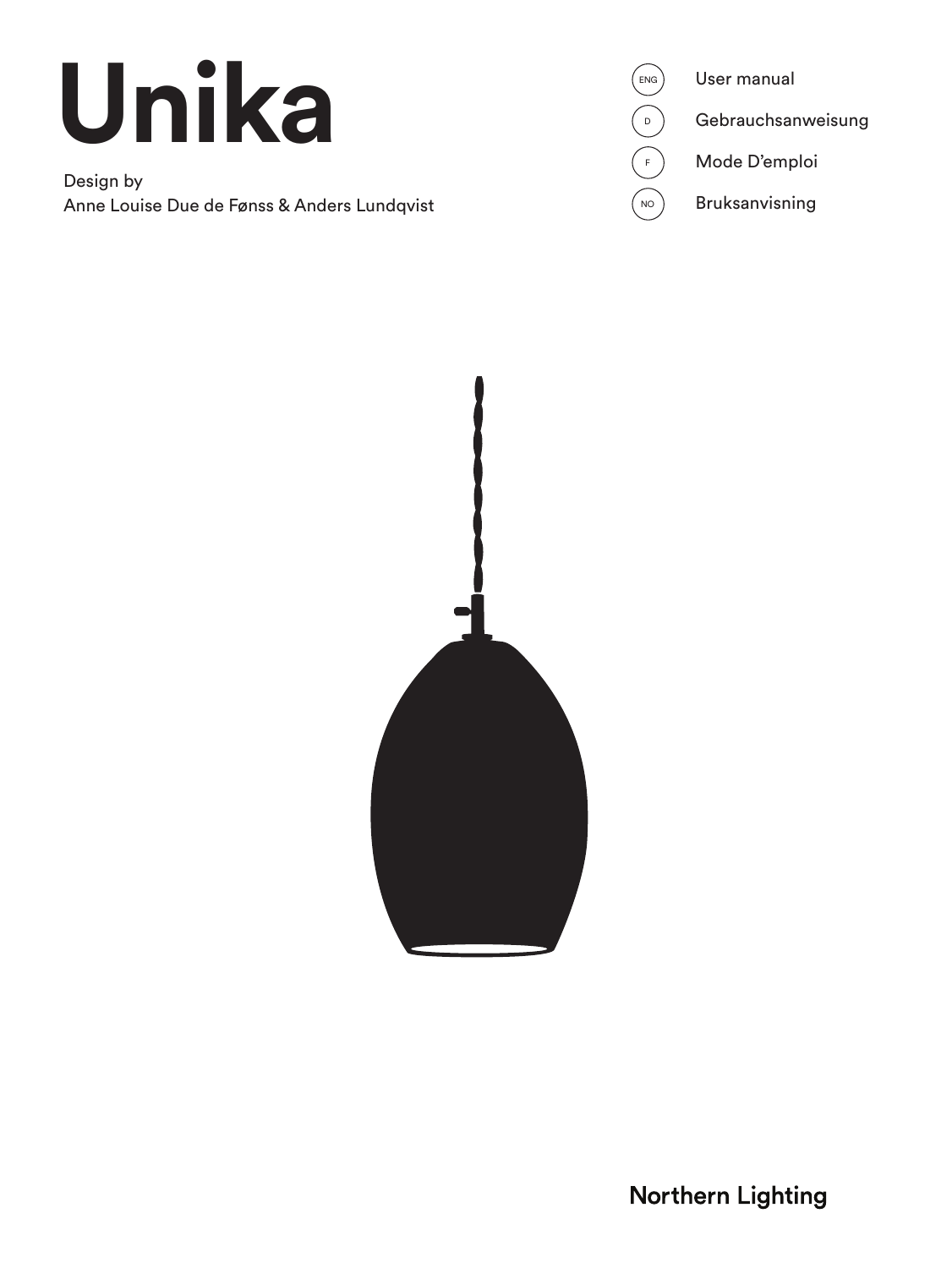# **AC 220V - 240V ~ 50Hz, E14 Max. 60W (Recommended: LED 2-3W)**



#### **Caution**

- 1. Indoor use only.
- 2. Turn off the power before installation.
- 3. Do not let children touch electrical components or bulb. The temperature of the lamp body is high after the lamp has been turned on. Do not touch the lamp body to avoid scald.
- 4. Do not clean the lamp with water. Clean with soft cloth.
- 5. The lamp must not be in touch with water, humidity, gas or caustic materials.
- 6. Luminaire should not be covered with any objects.
- 7. The lamp shall only be used with rated voltage and frequency.
- 8. Don't use the lamp if the powercable is damaged. To avoid hazard, only the manufacturer, his service agent or a similar qualified person may repair and replace damaged parts.
- 9. Use correct screws and screwcups for installation. Since different materials demand different standards, these parts are not included.
- 10. Use gloves not to damage the surface of the lamp during installation.

### **Zu beachten**

- 1. Ausschliesslich für den Gebrauch im Hause.
- 2. Vor der Installation bitte Stecker ziehen.
- 3. Halte Kinder von den elektrischen Komponenten der Lampe fern.
- 4. Nicht mit Wasser waschen. Verwende ein weiches Tuch.
- 5. Vermeide Kontakt mit Wasser, Feuchtigkeit, Gas und ätzenden Mitteln.
- 6. Die Lampe darf nicht zugedeckt werden.
- 7. Benutze die Lampe nur mit der angegebenen Voltzahl und Frequenz.
- 8. Benutze die Lampe nicht im Falle eines defekten oder beschädigten Stromkabel. Um Unfällen vorzubeugen dürfen nur der Hersteller oder qualifizierte Personen Reparature vornehmen.
- 9. Verwende die richtigen Schrauben und Dübel für die Montage der Lampe. Diese werden nicht mitgeliefert, da je nach Material unterschiedliche Typen verwendet werden müssen.
- 10. Um die Oberfläche der Lampe nicht zu beschädigen emfehlen wir den Gebrauch von Handschuhen.



#### **Avertissement**

- 1. Uniquement pour l'utilisation à l'intérieur.
- 2. Enlever la prise de courant avant l'installation. 3. Ne pas laisser les enfants toucher les
- components électriques ou la source de lumière. 4. Ne pas laver la lampe avec de l'eau. Nettoyez-la
- avec un chiffon mou.
- 5. Ne pas laisser la lampe en contact avec de l'eau, de l'humidité, du gaz ou des substances corrodantes.
- 6. Ne pas couvrir la source de lumière.
- 7. Utiliser la lampe avec le volt et la fréquence recommandés.
- 8. Ne pas utiliser la lampe si le câble d'electricité est endommagé ou détruit.
- 9. Pour éviter les risques potentielles ou les dégâts, les réparations peuvent uniquement être effectuées par le producteur ou une d'autre personne qualifiée.
- 10. Porter des gants pour ne pas endommager la surface de la lampe pendant l'installation.

# **Advarsel**

- Kun til innendørs bruk.
- 2. Ta ut stikkontakt før installasjon.
- 3. Ikke la barn berøre elektriske komponenter eller lyskilde.
- 4. Ikke vask lampen med vann. Rengjør med myk klut.
- 5. Lampen må ikke komme i kontakt med vann, fuktighet, gass eller etsende stoffer.
- 6. Lyskilden må ikke tildekkes med løse gjenstander.
- 7. Benytt alltid lampen med anvist volt og frekvens.
- 8. Ikke bruk lampen hvis strømkabelen er skadet eller ødelagt. Kun produsent eller annen kvalifisert person kan foreta reparasjon på ødelagte deler for å unngå risiko eller skader.
- 9. Bruk riktige skruer og plugger til montering. Da ulike materialer krever ulike standarder, følger dette ikke med.
- 10. Bruk hansker ved montering for ikke å skade overflaten på lampen.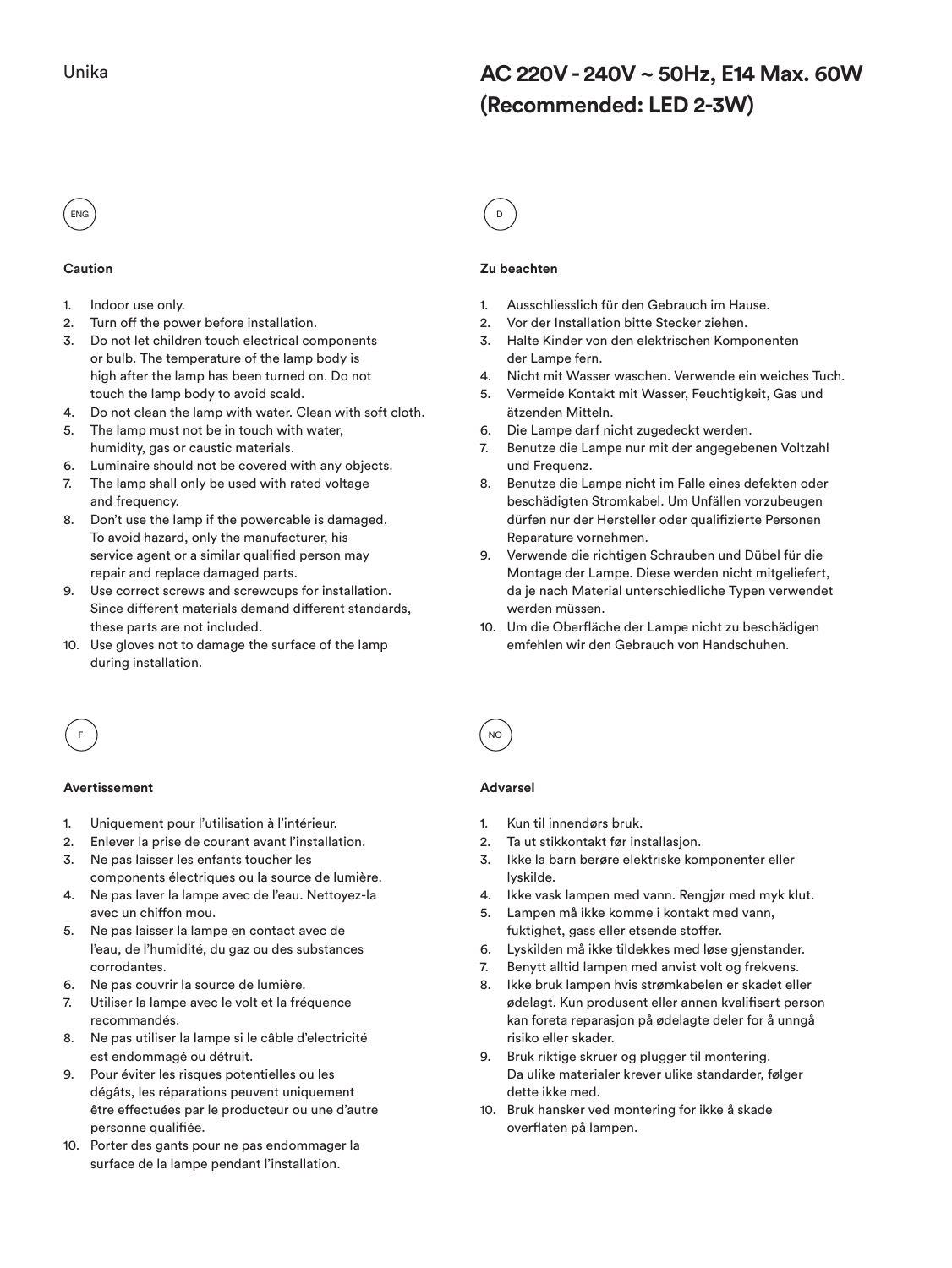

 $\left(\begin{matrix} \text{ENG} \end{matrix}\right)$  Follow numbers in order for installation.



Folge der Montageanleitung in der angegebenen Reihenfolge.

**You need:**





 $\binom{F}{r}$  Les chifferes montrent l'ordre recommandé pour monter la lampe.



Siffer viser rekkefølge for montering.